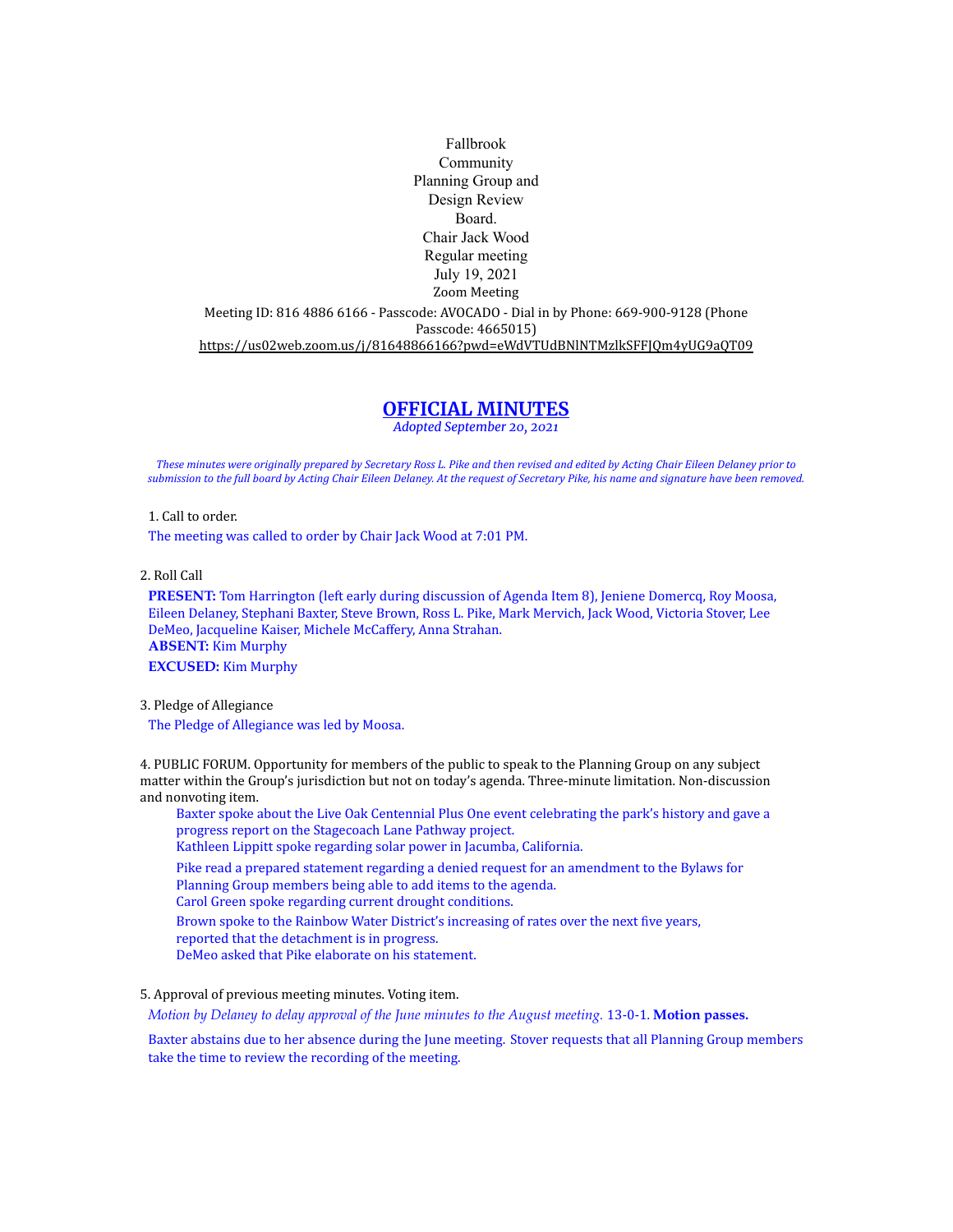6. Overview of the Homeless Solutions in unincorporated communities. Presentation by Omar Passons, Department of Equitable Communities & Homeless Solutions. Contact person Omar Passons; [Passons@sdcounty.ca.gov](mailto:Passons@sdcounty.ca.gov) and Lynette Tessitore; [Lynnette.tessitore@sdcounty.ca.gov.Planning](mailto:Lynnette.tessitore@sdcounty.ca.gov.Planning) Group, Community input, Non-voting item

Chair Wood announced that this item has been removed from the agenda.

7. Informational Presentation of CAP (Climate Action Plan) and Smart Growth. County Planner: Darin Neufeld; [darin.neufeld@sdcounty.ca.gov.](mailto:darin.neufeld@sdcounty.ca.gov) Land Use Committee.

Non-voting item.

Chair Wood announced that this item has been removed from the agenda.

8. Presentation and update on the Cannabis Ordinance. Discussion of proposed changes to the current zoning ordinance to allow the 5 Medical Cannabis businesses to continue and expand without site plans and local reviews, which are a requirement of other types of businesses. PDS Manager, Conor McGee. [Conor.mcgee@sdcounty.ca.gov](mailto:Conor.mcgee@sdcounty.ca.gov). Ad-hoc Cannabis Committee. Community input. Voting item. This item was moved from being scheduled as Agenda Item 22 .

McGee offered a presentation to the Fallbrook Planning Group regarding the ordinance and the five locations mentioned in the agenda. Delaney gave an Ad hoc committee report .

Group members voiced questions and concerns: Community planning groups were not consulted before the county took action; Precedent setting for future ordinances; Expressed disapproval of Social equity and its relevance; Future billboard use in Fallbrook for cannabis ads; Five locations not being within the Fallbrook Planning Group's purview. Further discussion took place that this is a County ordinance which will have a county wide effect on zoning and regulatory code changes. More concerns were voiced regarding licensing, design review, and the perception of favortism.

Motion by Delaney to send a letter to County staff that the Fallbrook Planning Group is in favor of allowing the five medical cannabis businesses to continue; however, we are opposed to the proposed changes to the current zoning ordinances to allow the five businesses to expand without site plans and local review which is a requirement of other types of businesses. 13-0. **Motion passes.**

Aye: Domercq, Moosa, Delaney, Baxter, Brown, Pike, Mervich, Wood, Stover, DeMeo, Kaiser, McCaffery, Strahan. Nay: None. Abstain: None

9. Minor deviation for signage. Location: Entrance to Meadowwood Citro. Contact: Michele Kazerooni, [mkazerooni@outdoordimensions.com.](mailto:mkazerooni@outdoordimensions.com) County Planner, Sean Oberbauer, [sean.oberbauer@sdcounty.ca.gov.](mailto:sean.oberbauer@sdcounty.ca.gov) Design Review Board Committee. Community Input. Continued from 6/16/2021. Voting Item. April Tomillo, applicant, gave a presentation. Delaney reports that the Design Review Board Committee has recommended approval. DeMeo asks if the sign is backlit or using indirect lighting. The sign uses indirect lighting.

*Motion by Delaney to approve the project as presented. 13-0. Motion passes.*

10 . Request for Site Plan Waiver. Revised signage plans for Circle K Store. Address: 4730 Hwy 76,Fallbrook. Contact: Sorin Enache, [sorin@promotionplusinc.com](mailto:sorin@promotionplusinc.com) County Planner: Rachael Lindebrekke

(rachael.lindebrekke@sdcounty.ca.gov) and Dag [Bunnemeyer,dag.bunnemeyer@sdcounty.ca.gov](mailto:Bunnemeyer%2Cdag.bunnemeyer@sdcounty.ca.gov) .Previously denied by the Design Review Board Committee and continued from March & April 2021 Fallbrook Planning Group meeting. Continued from May DRBC. Design Review Board Committee. Voting Item

Stover reports that she will be recusing herself from this project due to an inappropriate phone call made by Design Review Board Committee Chair prior to the committee meeting rendering her decision not impartial and that she cannot confirm that she was the only call that was made.

Delaney responds to clarity that the call was in regards to the I-15 Design Review Board and their guidelines, which Stover serves on as representative of the Planning Group. Stover states that she was asked to oppose the project and that what Delaney said is a blatant lie. She repeats that Delaney is lying. Delaney tells Victoria that if she continues to accuse her of lying and doing illegal things that its not going to be pretty. Delaney also states that Chair Wood will be reading a letter from the County stating that nothing was done wrong. Delaney asks Stover to knock it off so she can read the committee report.

Sorin Enache, applicant, gave a presentation on the project. Delaney reports that the Design Review Board Committee has recommended approval .DeMeo expresses this is why the community planning groups exist to work with businesses. Pike asks if the I-15 Design Review Board made a recommendation on the tall sign. *Motion by Delaney to approve the project as presented. 12-0-1. Motion passes.* With Stover recusing herself.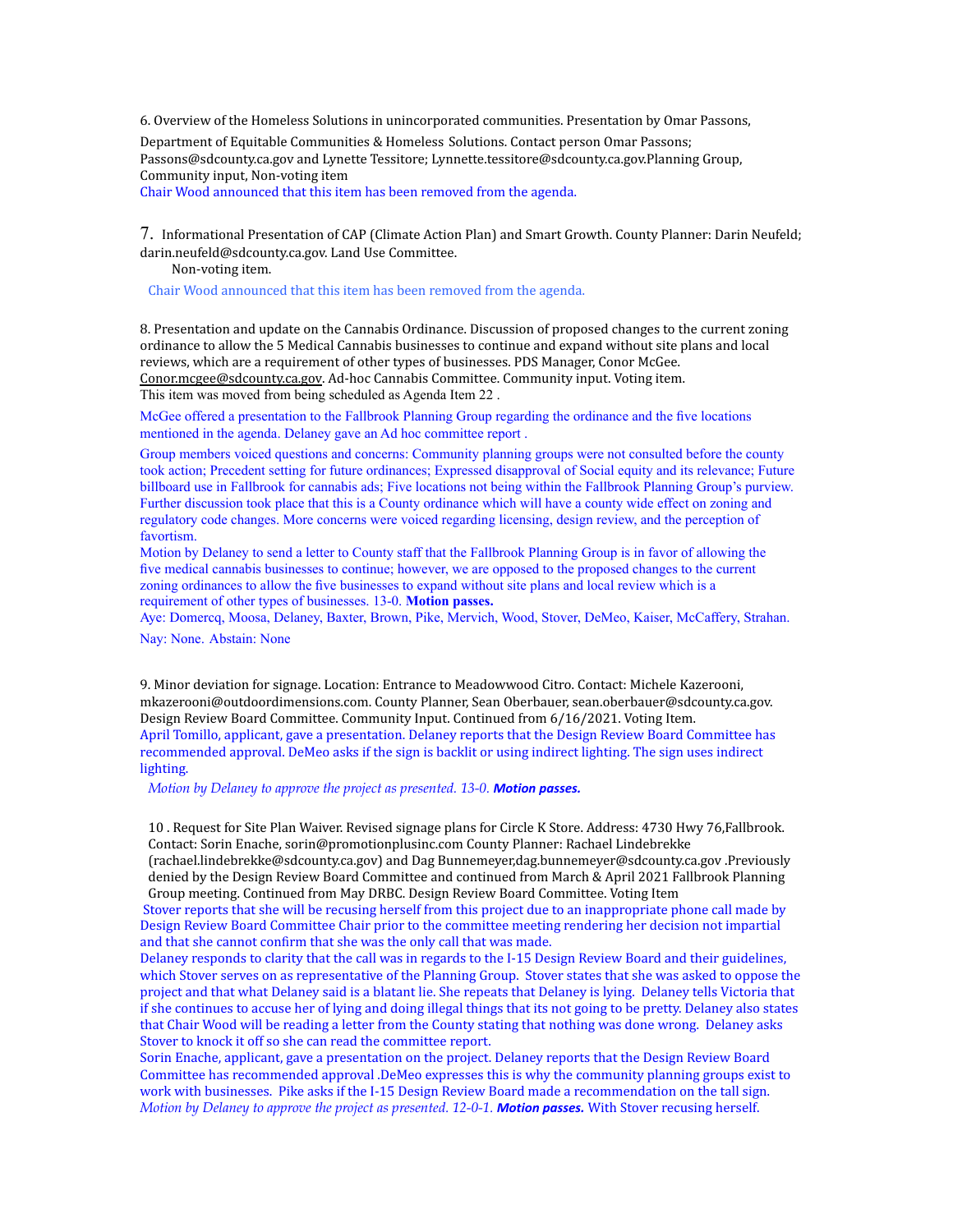11. Minor Deviation for sign replacements at the Fallbrook Mart located at 936 E. Mission Rd (APN #105-540-56-00) Contact: Tim Seaman, [Tim@Championpermits.coC](mailto:Tim@Championpermits.com)ounty Planner: Kaipo Eager, [kaipo.eager@sdcounty.ca.gov,](mailto:kaipo.eager@sdcounty.ca.gov) Design Review Board Committee. Community Input. Voting Item. Timothy Seaman, applicant, gives a presentation. Delaney reports that the Design Review Board Committee did not review this project; however, she recommends approval. DeMeo recused himself due to having a relationship with the applicant having supported his campaigns.

*Motion by Delaney to approve the project as presented. 12-0-1. Motion passes* **with** DeMeo recusing himself.

12. Request for Minor Deviation/Site Plan Waiver for new signage at Jack in the Box. APN; 104-200-52. Location: 1465 S Mission Rd, Fallbrook. Contact: Doug Randall, [doug@permitrunner.net](mailto:doug@permitrunner.net) and Gabriela Marks, [gabriela@marksarchitects.com,](mailto:gabriela@marksarchitects.com) County Planner, Chloe Hird, [chloe.hird@sdcount.ca.gov](mailto:chloe.hird@sdcount.ca.gov) .Design Review BoardCommittee.Re-agendized due to inconsistencies in plans submitted to the County. Community Input. Voting Item.

Gabriela Marks and David Beshay, applicants, gave a presentation and report that the "disco lighting" was not approved and will be disconnected. A discussion was held regarding the flagpole height and Marquee signage. Group had no objections to the flagpole. Concerns were voiced about height and line of sight for the monument sign A compromise was reached with a revision of the monument sign to lower the "jack" potion on the sign, paint "in and out" directional arrows on the asphalt of the driveway.

Motion by Pike to approve the project with these revisions (friendly motion by Brown to include revision of monument sign). Motion passed unanimously

13. Progress of local Park. Stephanie Kopplin,Project Manager, Parks & Rec Committee. Community Input. Non-voting item.

Baxter presented an update on the park stating it is still in the design phase. The park is undergoing grading issues and had to withdraw multi use courts due to noise concerns. Jackie Heyneman will be donating trees through Save Our Forrest. There is no name at this time and grants are pending.

14. PLDO Education Overview. County Planner, Jake Enriquez, County PRD, jake.enriquez@sdcounty.ca.gov. Parks & Rec Committee. Community Input. Non-voting item

Baxter reports that PLDO Education Overview was held and the Group learned how fees are assessed and viewable on the County website and that \$1.2 million is available. Discussion was held and it was clarified that these funds are available for Fallbrook.

15. Request from the San Diego County Department of Public Works (DPW) identifying a prioritized list of transportation improvement projects on the county-maintained road network in the community. County Planner, Cynthia Curtis, [Cynthia.Curtis@sdcounty.ca.govCirculation](mailto:Cynthia.Curtis@sdcounty.ca.govCirculation) Committee. Community input. Voting Item.

Project types include the following:

- a. Road Reconstruction/Reconfiguration/New Roads: Improvements include adding and/or modifying street lighting, lanes, turning lanes, roundabouts, or bike lanes to improve safety and/or increase roadway capacity.
- b. Bridges Repair/Reconstruction: Improvements include adding and/or modifying street lighting, lanes, or bike lanes to improve safety and/or increase bridge capacity.
- c. Sidewalk/Pathways/Pedestrian Access Ramps: Improvements include sidewalks, pathways, and ramps that promote safety and walking in the community.
- d. Drainage: Improvements include corrections to storm drain problems on roadways or dip sections.
- e. Traffic Signals: Installation of traffic signals to improve safety and traffic operation.
- f. Intersections: Improvements could include new signals and turn lanes to improve safety and traffic operation

## This item was taken out of order.

Cynthia Curtis from the Department of Public Works gave a presentation. Moosa reports that though the Circulation Committee did not have a quorum, The committee session was used to compile a list of priorities. Attached below. A request was made that two additional projects be added: Tecolate Canyon Road and Gird Road Bridge being widened to allow for pedestrians..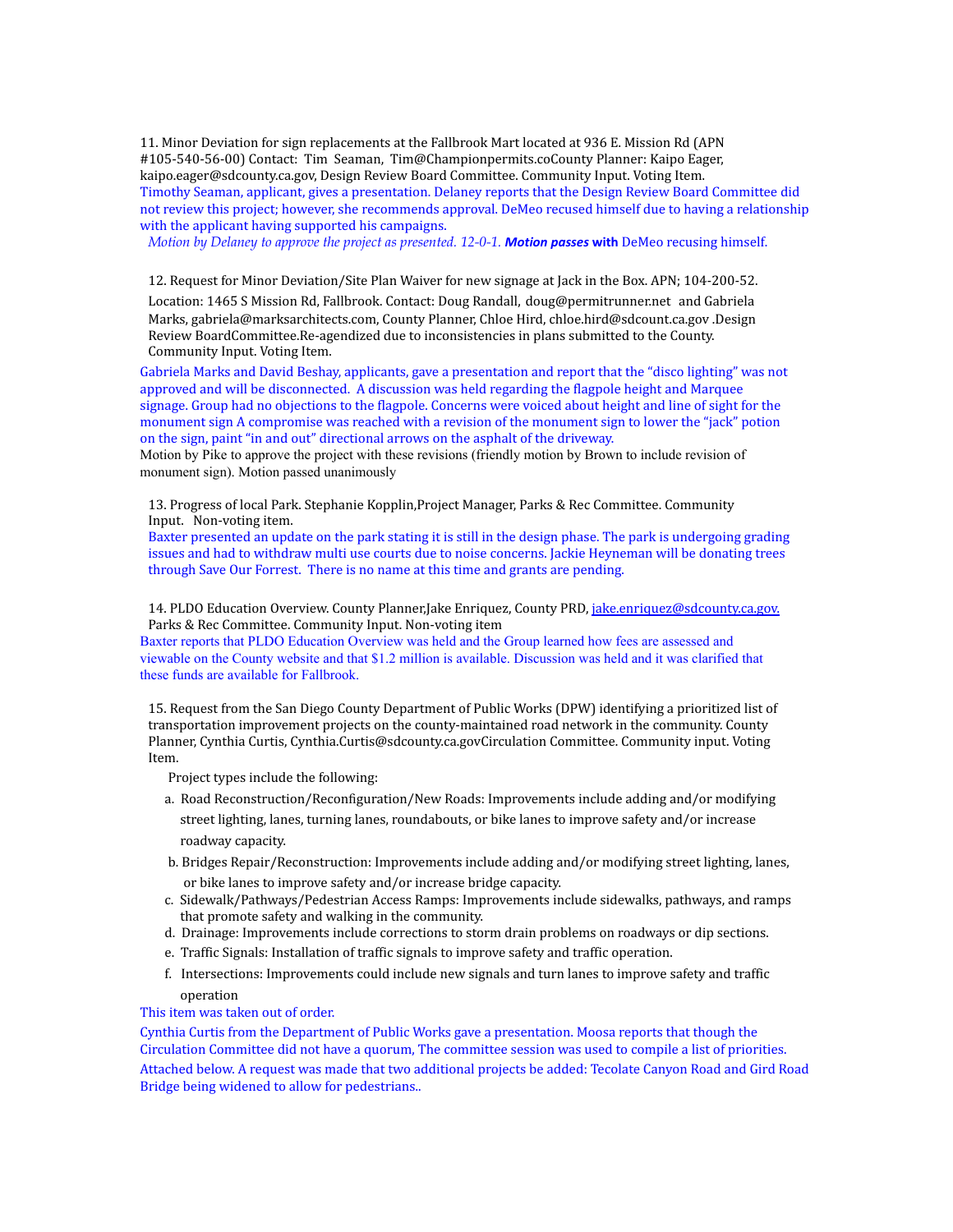Tecolate Canyon Road may be private and that there is likely not funding for expanding Gird Road Bridge at this time. Another recommendation was also made that Brook Road needs resurfacing. *Motion by Moosa to approve the recommended list. 12-0-1. Baxter recused herself due to owning property on one of the recommended street priorities Motion passed*

16 Annual PLDO Priority List. County Planner, Jake Enriquez; [jake.enriquez@sdcounty.ca.gov](mailto:jake.enriquez@sdcounty.ca.gov) County Parks & Rec Dept Park & Rec Committee. Community Input. Voting item.

Baxter presented the Annual PLDO Priority List. The list is attached below.

*Motion by Baxter to adopt the list. 13-0. Motion passes.*

17. Second reading of the proposed additions to the Group by-laws to include social media. Community Input. Voting item.

*Motion by Moosa to adopt the Bylaw amendments as presented and recommended at the June Meeting. 13-0. Motion* **passes.** Bylaws require a ⅔ vote (10) to be adopted and will now be moved forward to the San Diego County Counsel's for approval and will be implemented once approved by the County. Amendments attached.

18. Discussion and approval of the proposed FCPG FaceBook page and website. Community Input. Voting item.

A lengthy discussion was held. Concerns were voiced that a Spanish translation should be included. The ability for visitors' comments should be turned off. Concerns that the County does not recommend a website. Two options for a website were discussed. Some members expressed that they would like to see a mock-up before the website and facebook page go live.

Brown made a motion to use the website/content presented by Delaney that members reviewed through email. Motion passed 9-3 will Stover, Pike and Strahan voting no.

19. Appointment by Chair Wood of a FCPG FaceBook & Website Coordinator.

Chair Wood announced that he has appointed Steve Brown to oversee the Fallbrook Planning Group Facebook page and the Fallbrook Planning Group website.

20. Appointment of Jim Loge as a non-elected member of the Parks & Rec Committee. Voting-item. Motion by Baxter to nominate Jim Loge to fill the vacancy on the Parks & Recreation Committee. 13-0. **Motion passes.**

21. Planning Group Business:

a. Announcements:

Chair Wood reads an email from the County (see below).

Chair Wood announces that management meetings will continue in the future.

Chair Wood announces that the role of Secretary shall only be to take the roll and record minutes of the Planning Group.

Chair Wood announces that there will be new presentations coming forward with climate action plans and other topics that will affect our community.

Stover asks if there will be an election to confirm Pike as Secretary. Delaney states that the FPG Bylaws do not require that if it is to replace another secretary. Delaney states that the FPG Bylaws in some instances can be different than San Diego County Policy I-1.

Strahan asks that minutes be taken for management meetings and that notice be given to the rest of the Planning Group when a management meeting happens. Wood states minutes are not required.

Pike asks when the decision was made by the Chair that the Secretary's position was changed; Wood states that Policy I-1 states that the Secretary only is to call the roll and take minutes for meetings moving forward. Brown states that the committee meetings is where the main work of the Planning Group occurs and invites members to join more committees. Wood states that committee assignments have already been made. In accordance with the Brown Act to avoid not having a majority of Planning Group members. Delaney thanks McCaffery for attending more committee meetings.

McCaffery asked where the final agenda would be because the County website was not updated.

DeMeo asks Pike about the statement he made earlier with regard to requesting a Bylaw amendment Pike states that specific agenda item was for social media bylaws and not relevant to his amendment proposal and should not be discussed because it wasn't agendized. Wood stated Pike is being picky. Pike states he will not violate the Brown Act by discussing something not agendized. Wood states Pike is spreading misinformation and being ridiculous; in 20 years he has never heard of any agenda request being rejected. Pike states that he requested it be placed on the agenda and it was denied.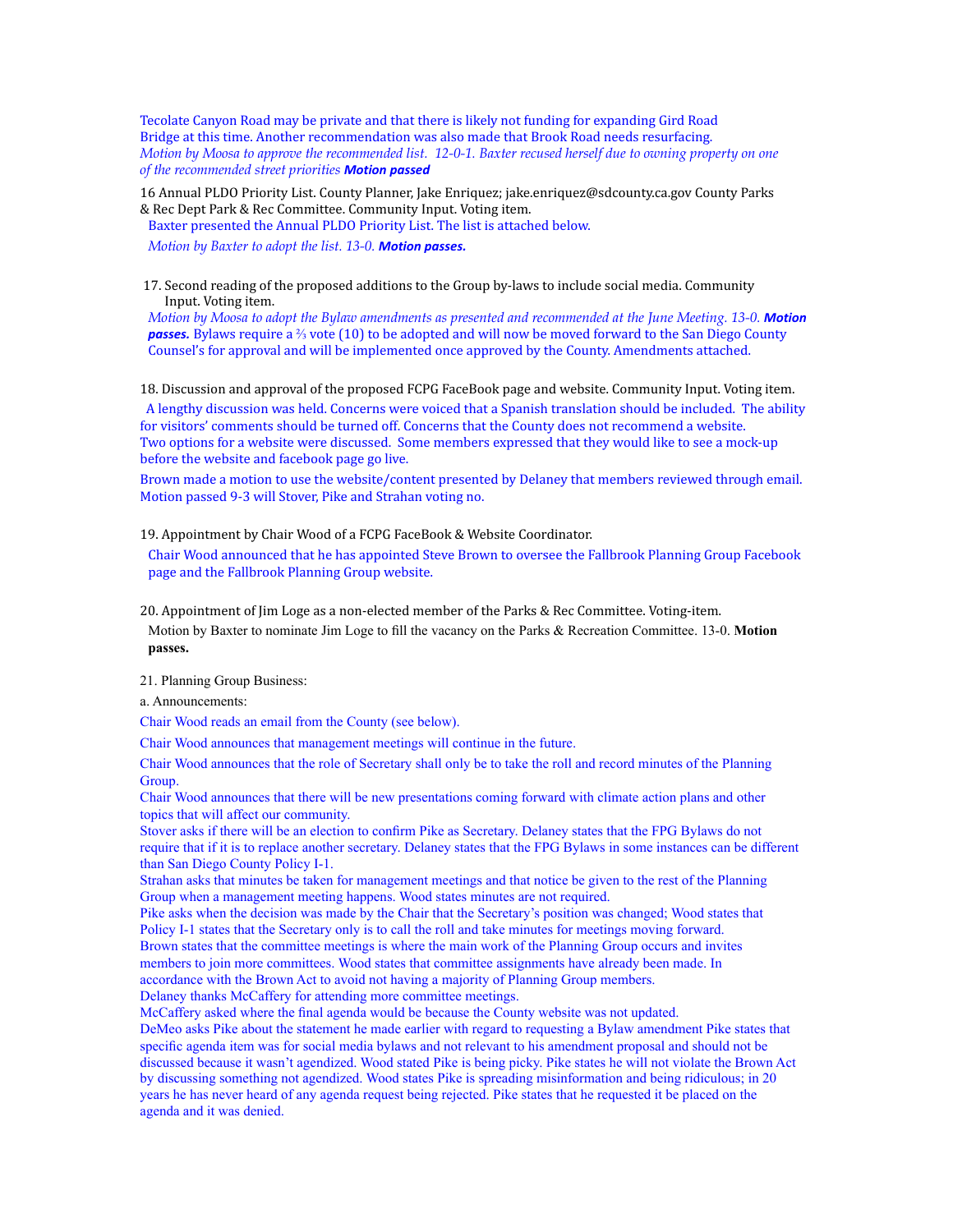Chair Wood stated that he is moving out of the area and resigns his position as a member of the Fallbrook Planning Group effective August 1, 2021.

- b. Discussion:
	- 1. Chair Wood Policy I-1
	- 2. Description of Jobs

## 22. Adjournment

The meeting was adjourned at 10:52 PM.

#### *These minutes were originally prepared by Secretary Ross L. Pike and then revised and edited by Acting Chair Eileen Delaney prior to submission to the full board by Acting Chair Eileen Delaney. At the request of Secretary Pike, his name and signature have been removed. .*

#### Pike statement during Public Forum RE: Bylaw Proposal for Agendas

I am speaking this evening to inform the rest of the Planning Group to let you know that I requested a Bylaw Amendment proposal be placed on the agenda for consideration by the full Planning Group.

I requested a proposal be considered and discussed by the whole Planning Group that would allow for a more open process for the agenda to include input from the rest of the Planning Group. Currently, one person has absolute control over the deliberations of this body.

Regardless of how you feel about our current leadership, I'd like you to consider a hypothetical scenario. If Fallbrook were on fire and the community wanted us to take action by calling on the Board of Supervisors to send help, but the chairperson didn't feel that was necessary, we would not be able to help our community.

When I asked the chair to place an item on the agenda that would allow for the remainder of the Planning Group to partly share in that ability to drive the conversation of the Group to allow for a more open and cohesive discussion, I was told that I needed yet another sit-down conversation where I would be educated on the role of the Planning Group member.

In front of the full Planning Group and the community, I would like to again ask the chair to place this item on the agenda for a discussion by the whole Planning Group.

As Secretary, I would also request that the chair allow for the scheduling of a training that would review Dropbox, Google Forms, as well as any other digital resources used by the Planning Group so that all members are aware of these programs and well-versed in their usage as we move forward. I would like to make it clear that I am here to help all of you with these programs to make sure that we are all on the same page. These programs benefit the operations of the Group as well as make the role of Secretary much more eicient if we are all using them properly and to their full potential.

Thank you.

### **Circulation Committee Recommended Projects (\*with additions made during meeting)**

#### **A. Road Reconstruction**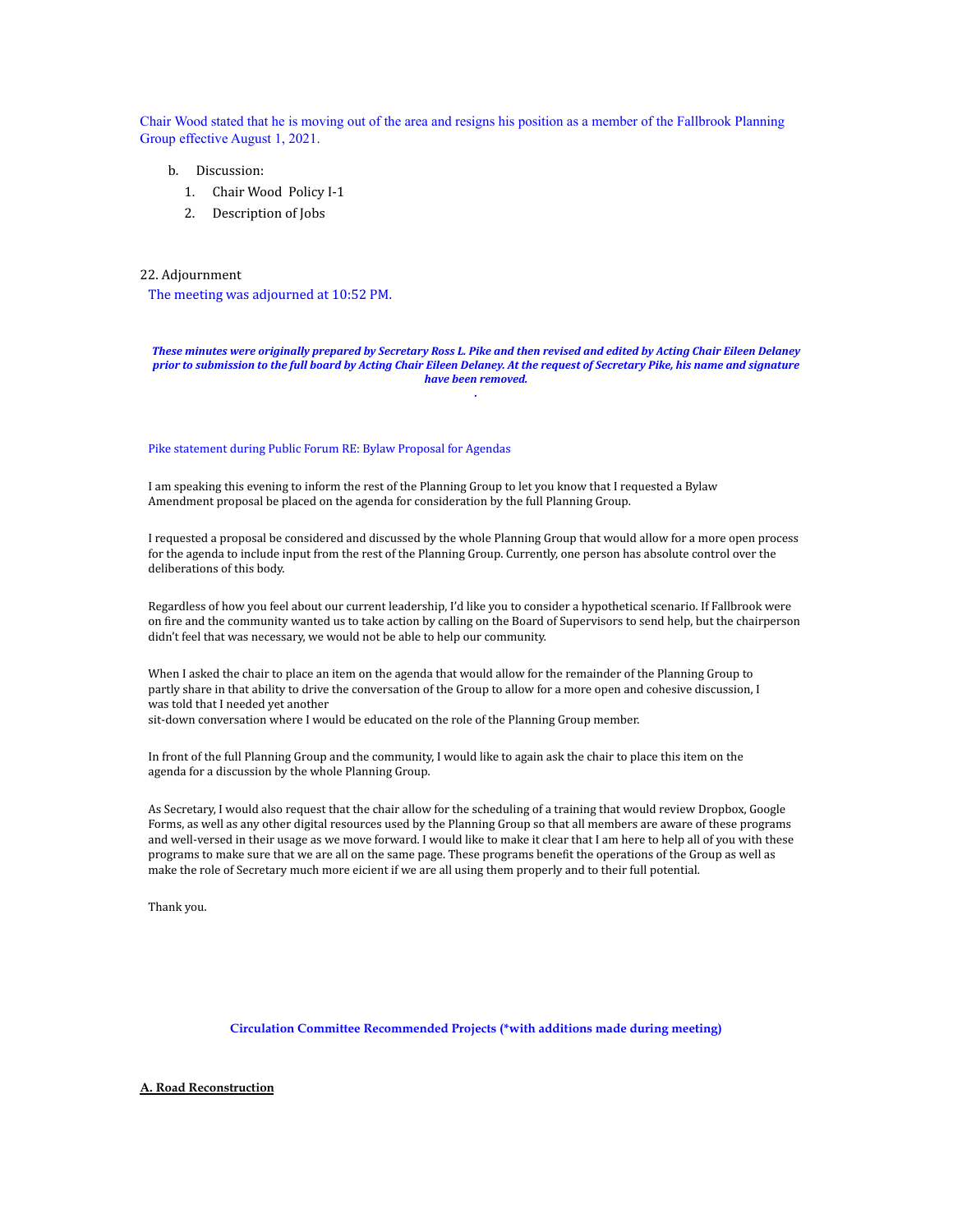Rockycrest: huge potholes that could cause a major accident Main Avenue: potholes and cracking throughout South Mission: Potholes and cracking throughout Tecolate Canyon Road: potholes and cracking throughout\* Brook Roard: potholes and cracking throughout\* **B. Road Reconfiguration** Increase left turn lane on East Mission and resurface at 395 and I15 East Mission left turn lanes at side roads Right turn lane at Stagecoach and Reche Reche Road left turn lanes by Potter Junior High, Live Oak School **C. Add New Roads:** None . **D. Street Lights:** E. Bike Lanes South Mission, Review Olive Hill, Review Reche Rd. F. **Safety** Bulb outs on Main at Elder and Ivy or Hawthorne Crosswalks on Main Cross walks by schools Flashing light on west Elder by Mission Crosswalk at Brandon and east Mission G. **Widen Roads** Gird Road Bridge widened to allow for pedestrians\* **H. Bridge repair** None **I. Sidewalks** Sidewalk from schools to Reche Road

Iowa to Brandon on East Mission Sidewalk on Fig to Elder on East side of Mission East Mission from Main to Brandon on East Mission

# **J. Drainage**

Mission and Brandon flooding

North Wisconsin and West Hawthorne **Trafic Signals** Santa Margarita and Mission Green Canyon and South Mission

# **K. Intersections**

Check Main and Ammunition for second left turn lane Stagecoach past Morro check intersection for safety Alvarado red curb for right hand turn Via Monserate and Mission, less sharp turn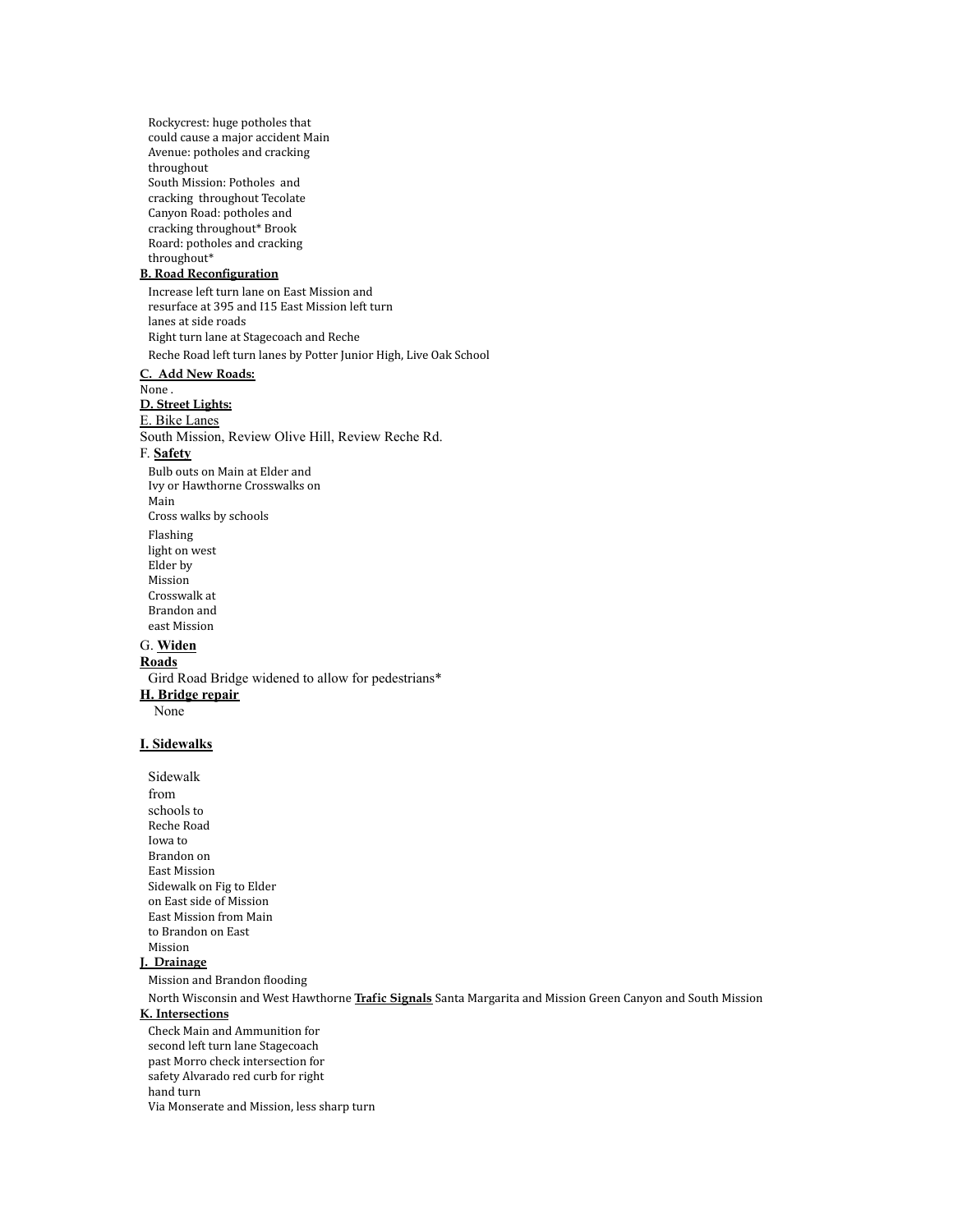### If no traffc light then a Flashing light at Green Canyon

### PLDO Priority List

2021 PLDO PRIORITY LIST FALLBROOK COMMUNITY PLANNING GROUP PARKS & RECREATION **COMMITTEE** 

- 1. Support additional multi use Trails and connectivity improvements according to Community Trails Master Plan (especially (1.) Stage Coach Land, and (2.) along Gird Rd. from Reche Rd to Highway 76)
- 2. Provide Sports Courts
- 3. Provide Sports Fields
- 4. Continue support for improvements of existing and new parks, and the Fallbrook Community Center
- 5. Provide Frisbee Golf Course

### Social Media Bylaws (adopted July 19, 2021)

### **Article 8- Social Media**

With the advent of Social Media, new areas of guidelines need to be addressed to ensure that the general public receives accurate information, is not misled, and receives data from an oicial authorized source. It is also important that social media policies are followed in order to ensure that a Planning Group member has not strayed outside the boundaries of legal indemnification. Therefore, the following are hereby incorporated into the Fallbrook Planning Group Bylaws.

**Section 1:** No Planning Group member shall express themselves as representing the full Planning Group unless authorized to do so by the Group Chair. Committee Chairs may act as spokesmen regarding their respective committee activities.

**Section 2.** On social media pages, a Planning group member can state that they are a member of the Planning Group but cannot imply that they represent the planning group. This disclaimer must be included in all social media pages: "I am a Member of the Fallbrook Community Planning Group. I do not represent or speak on behalf of the Fallbrook Community Planning Group."

**Section 3.** Opinions on agenda items yet to be heard cannot be placed in any public forum as Planning Group members are to be impartial until the agenda item is heard. Input from the public can be received by the member but the Planning Group member can discuss, but not give an opinion on that input unless presented at an officially scheduled public meeting.

**Section 4.** Since the Planning Group is non-partisan, partisan political views should not be presented by a member's official social media page.

**Section 5.** Political signs or messages should not be in view when meetings are held via the internet (Zoom, Teams, etc.). This applies to the screens of Fallbrook Planning Group members.

**Section 6.** When a Planning group member receives a request to forward information on an agenda item, the member should refer the public to the Planning Group Chair or Committee Chair. The Planning Group member can supply a copy of the agenda upon request or direct them to an official source for public information.

**Section 7.** A Planning Group member should always present themselves as impartial and unbiased until an agenda item is heard in a public forum.

**Section 8.** The Fallbrook Community Planning Group may have official social media page(s) as authorized by the full Fallbrook Community Planning Group. If authorized, the following must be incorporated: